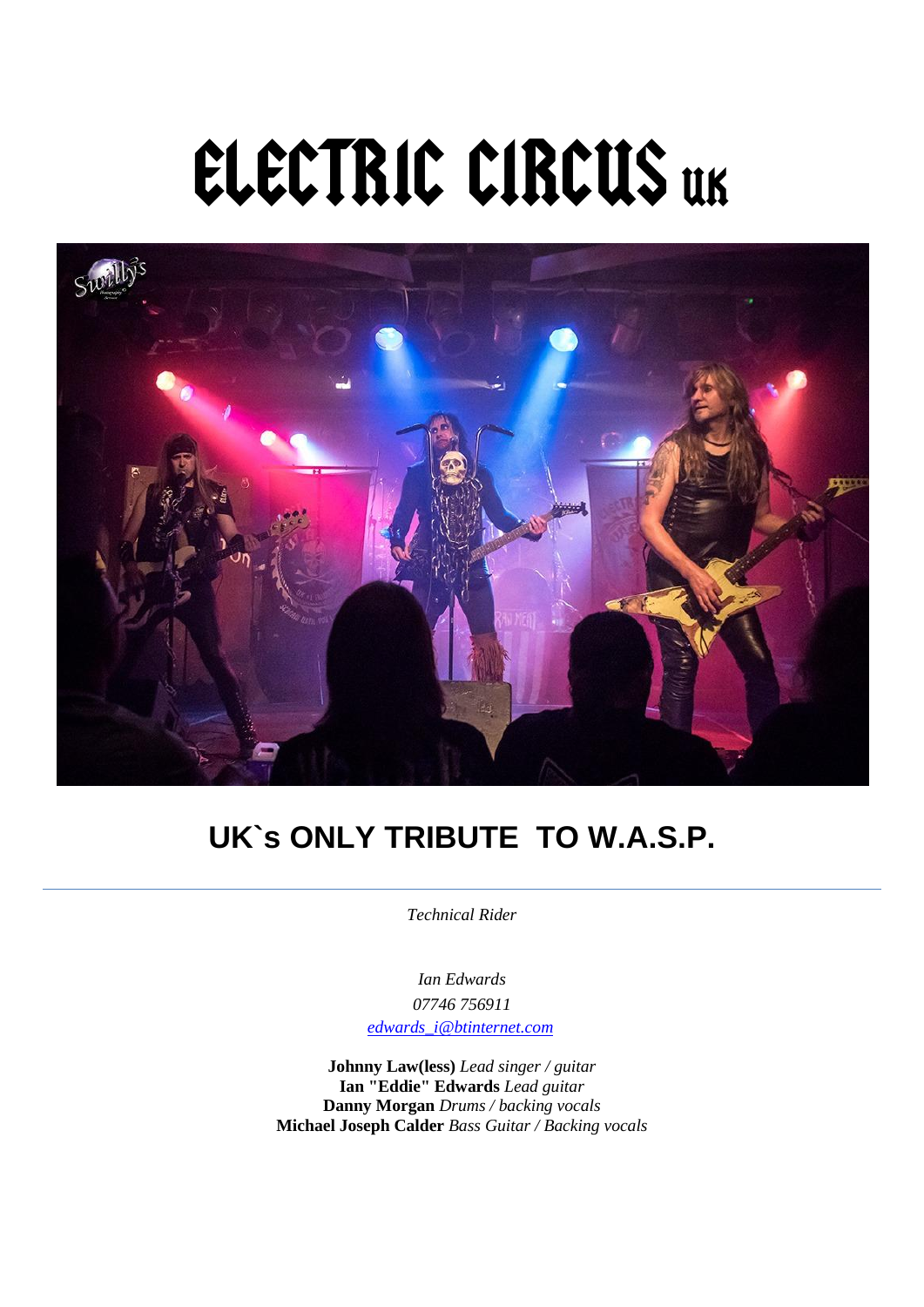edwards\_i@btinternet.com  *Tel. 07746 756911 www.electriccircusuk.com*

#### **TECHNICAL RIDER AND STAGE PLAN**

Below is a list of our technical specifications. We designed this rider for optimum effectiveness on the day of the show.

#### **FRONT-OF-HOUSE SYSTEM**

The venue is expected to have their own sound engineer and a well sized PA system. *We do not provide our own***,** *and not responsible for PA hire.*

#### **INTRO MUSIC**

- We will supply this on USB or smart phone, so please ensure you have the correct equipment needed.
- The intro needs to be played at the start of the show and needs to be as loud as the band level.

#### . **SPECIAL REQUESTS AND REQUIREMENTS**

- The stage needs to be kept drinks free. (Audience members must not be allowed to use the stage as a bar)
- Leads and cables should not be laid across the performance area of the stage.
- Leads and cables must be taped down and not cause a trip hazard.
- We **will** consider sharing gear upon request.
- Support bands must setup in front of us without moving any of our equipment.

#### **STAGE PERFORMANCE**

- A petrol driven chainsaw prop is used onstage for "Chainsaw Charlie".
- (**Chain has been removed for safety reasons**).
- Our smoke machine is a American DJ Fog Fury Jett.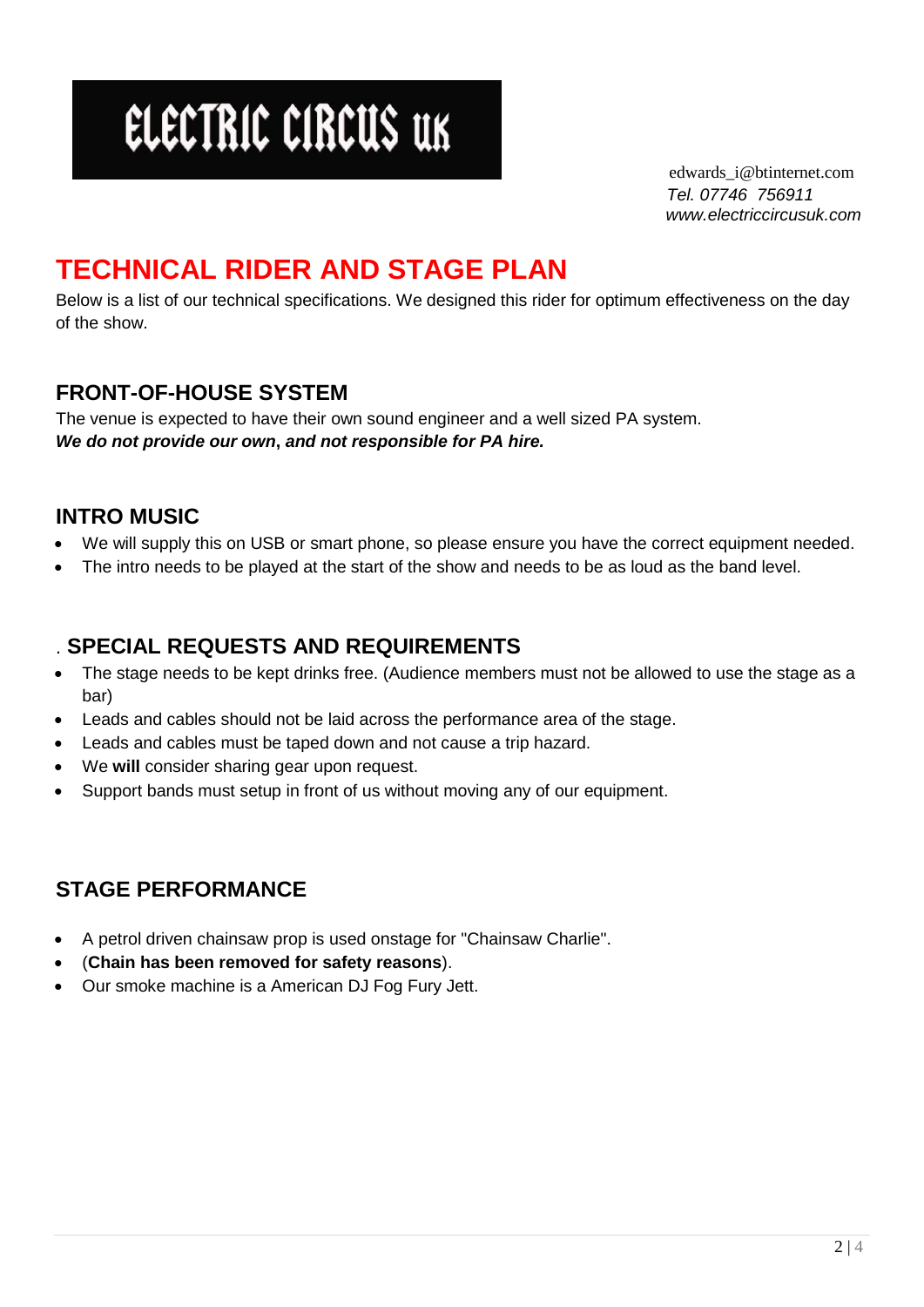*edwards\_i@btinternet.com Tel. 07746 756911 www.electriccircusuk.com*

#### **STAGE PLAN**



#### **STAGE PLAN NOTES**

- Depending on set length, and optimise change over times if multiple band show, the lead singer will use his own custom microphone stand and microphone.
- DI to desk will be needed for lead guitar to control looper pedal from pedal board.